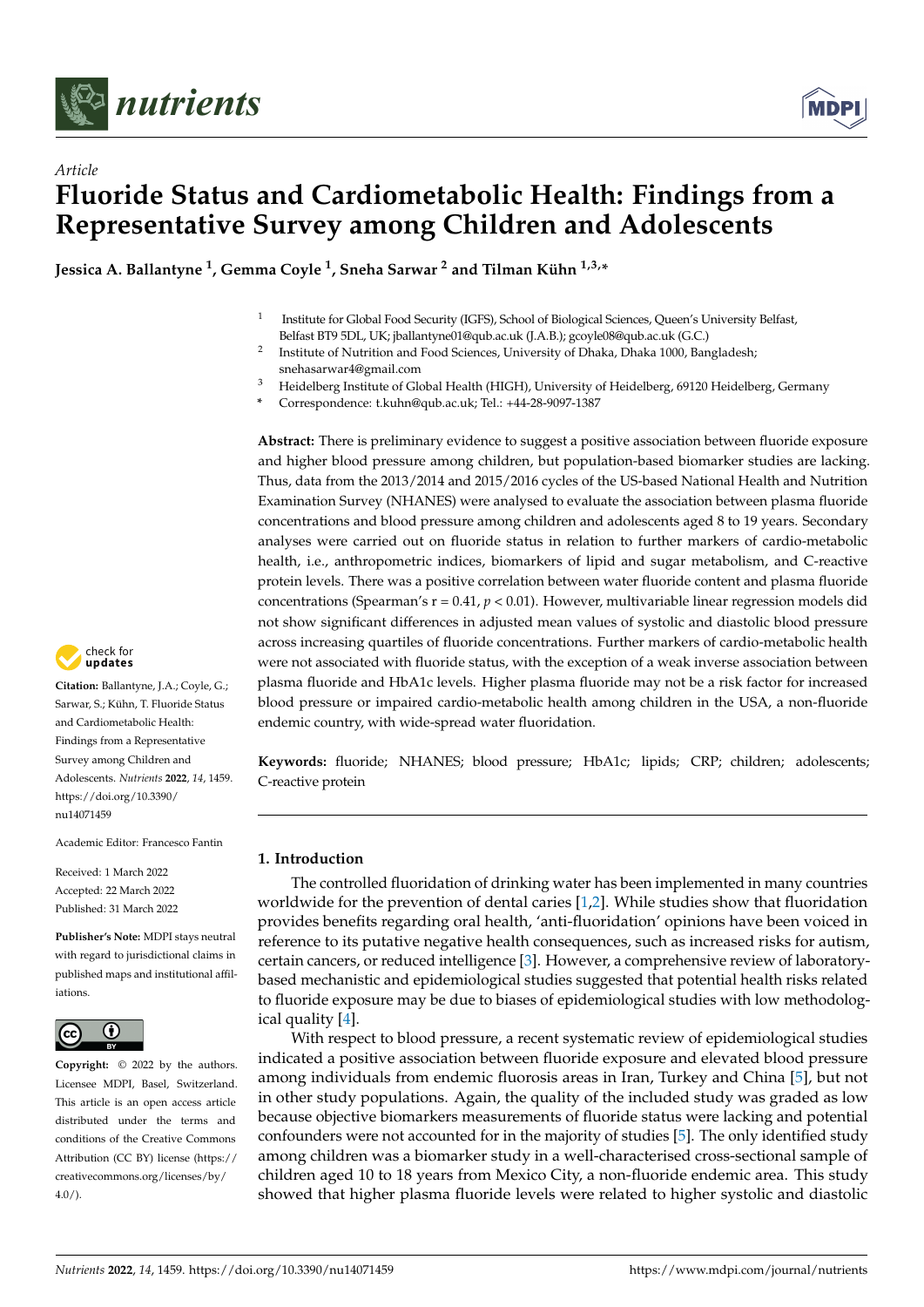blood pressure levels, and to higher BMI, trunk fat, insulin, and fasting-glucose levels, albeit only among girls [\[6\]](#page-8-5).

Here, we used data from the 2013/2014 and 2015/2016 cycles of the National Health and Nutrition Examination Survey (NHANES) to evaluate the association between objectively measured fluoride status, i.e., plasma fluoride levels, and systolic and diastolic blood pressure among 3495 children and adolescents aged 8 to 19 years. Considering the abovementioned finding of a worse pattern of cardio-metabolic parameters among girls from Mexico reported by Liu et al. [\[6\]](#page-8-5), we further investigated whether higher plasma fluoride was associated with BMI, waist circumference, blood lipids (total, HDL, and non-HDL cholesterol), HbA1c, glucose, insulin, and C-reactive protein levels.

#### **2. Materials and Methods**

## *2.1. Study Population*

The National Health and Nutrition Examination Survey (NHANES) is an ongoing cross-sectional survey carried out in the USA. Since the 1990s, the study provides detailed health status monitoring in large, nationally representative samples of non-institutionalised individuals aged 1 to 80 years, from survey cycles carried out every two years. Assessments include detailed medical interviews, physical examinations, and collections of urine and blood samples for comprehensive biomarker measurements. An overview of the protocols used for different examinations and interview assessments can be found on the NHANES website [\[7\]](#page-8-6). All NHANES examinations and the public release of the study's data were approved by the Research Ethics Review Board (ERB) of the US National Center for Health Statistics (NCHS). Children aged 7–17 years provided informed assent, and parents of these participants provided informed consent. Participants aged 18 years and older provided informed consent.

For the present analyses on fluoride status and parameters of cardio-metabolic health, data from the NHANES cycles 2013–2014 and 2015–2016 were used as plasma fluoride was measured among study participants aged 8 to 19 years in these cycles. Out of the 5451 children and adolescents aged 8 to 19 years, who took part in NHANES between 2013 and 2016, fluoride status was measured among 4470, and three blood pressure measurements were obtained for 3495 of these study participants. Thus, the analytical sample for the present analyses consisted of 3495 individuals. Multiple imputation by Fully Conditional Specification was carried out in case of sporadic missing values for covariates (ratio of family income to poverty: *n* = 59; parental education level: *n* = 116; plasma cotinine: *n* = 146; waist circumference and body mass index:  $n = 25$ ) accounting for the survey design.

The sample sizes were smaller due to missing blood biomarker measurements for analyses on fluoride status and secondary endpoints (blood lipids: *n* = 3443; glucose and insulin: *n* = 2173; HbA1c: *n* = 2212; and C-reactive protein: *n* = 1823).

#### *2.2. Fluoride and Blood Pressure Measurements*

Details on the methods for fluoride measurements can be found on the NHANES website  $[8,9]$  $[8,9]$ . In short, fluoride levels were quantified in tap water and plasma samples using an ion-specific electrode. The lower limits of detection for fluoride in water and plasma were 0.10 mg/L and 0.25 µmol/L. Inter-assay coefficients of variation based on repeated measurements of fluoride concentrations in low, medium, and high-quality control samples were below 5% across both NHANES cycles in plasma and water. Details on the measurements of anthropometric parameters and further plasma biomarkers (blood lipids, biomarkers of sugar metabolism, and C-reactive protein) can be found online on the NHANES website [\[7\]](#page-8-6). The NHANES staff took three consecutive blood pressure measurements, after allowing the participants to rest in a seated position for five minutes. The first measurement was not included in the final calculation of average systolic and diastolic blood pressure as it was taken to allow for any external factors influencing the measurement to be removed. Further details on the equipment and protocols used for the blood pressure measurements are available online [\[10\]](#page-8-9).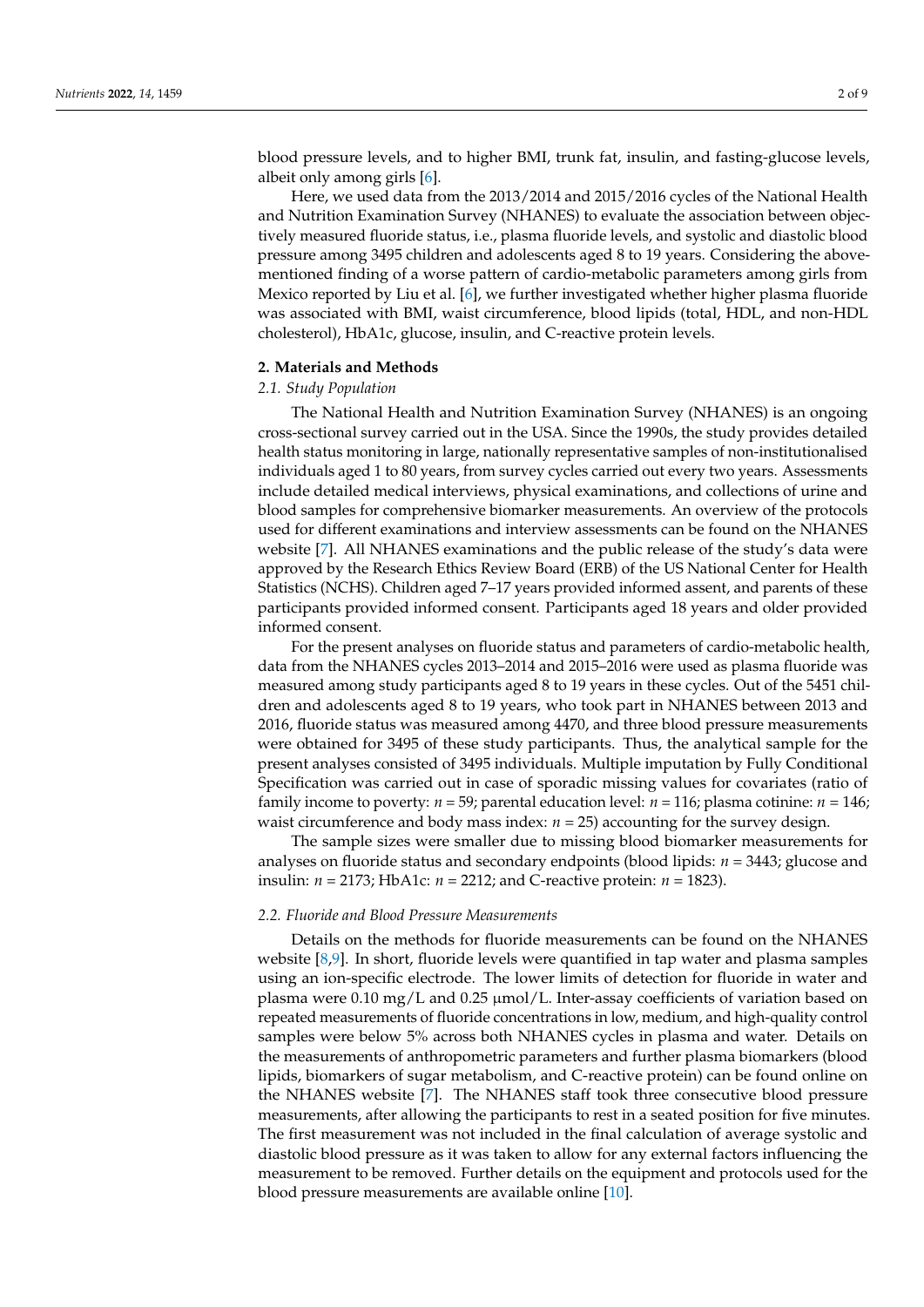#### *2.3. Statistical Methods*

Survey-weighted means (standard errors) and survey-weighted frequencies were obtained for continuous and categorical covariates, respectively, across sex-specific quartiles of plasma fluoride levels in order to describe the study population. The age- and sexadjusted Spearman's coefficient was calculated to evaluate the correlation between plasma and water fluoride levels. In addition, this correlation was visualised by a bubble plot.

Associations between blood pressure parameters, secondary endpoints (BMI, waist circumference, biomarkers of lipid and sugar metabolism, and C-reactive protein) and sex-specific quartiles of plasma fluoride levels were evaluated by survey-weighted linear regression models, using log2-transformed endpoint parameters as continuous dependent variables. In addition, plasma fluoride levels were modelled on the log2 scale to test for linear trends in associations with blood pressure parameters and secondary endpoints.

Regression models were first adjusted for age and sex (Model 1). Additional multivariable adjustment was carried out for the second multivariable linear regression model for standing height (cm), waist circumference (cm), BMI (kg/m<sup>2</sup>), household reference person's education level (less than 9th grade, 9–11th grade, high school graduate, some college or AA degree and college graduate or above), cotinine levels (ng/mL) as a biomarker of exposure to second-hand smoke, ethnicity (Mexican American, Other Hispanic, Non-Hispanic White, Non-Hispanic Black, Non-Hispanic Asian, and Other Race including multi-racial), ratio of family income to poverty, and fasting duration (minutes). Confounders were selected by literature search.

As the above-mentioned study among Mexican children had shown sex differences in associations between fluoride levels and blood pressure parameters as well as anthropometric indices and blood lipids [\[6\]](#page-8-5), we carried out regression analyses stratified by sex in addition to our main analyses. Associations were considered as statistically significant at two-sided *p*-values < 0.05. Statistical analyses were carried out using SPSS 26.0.0.0 (IBM, Armonk, NY, USA).

#### **3. Results**

## *3.1. Characteristics of the Study Population*

Characteristics of the study population are shown in Table [1.](#page-2-0) Mean ages were  $14.0 \pm 0.1$ ,  $13.4 \pm 0.1$ ,  $13.4 \pm 0.1$  and  $13.8 \pm 0.2$  years across quartiles of plasma fluoride. The proportion of Non-Hispanic White participants was slightly greater in the highest fluoride quartile (60.2% vs. 50.1% in the lowest quartile), whereas the proportion of Mexican Americans showed an opposite trend (12.8% vs. 18.4%). The percentage of household reference persons with higher education level (28.6% with at least a college degree) was higher in fluoride quartile 4 compared to quartile 1 (22.7%).

<span id="page-2-0"></span>**Table 1.** Characteristics of the study population across quartiles of plasma fluoride (*n* = 3495) \*.

|                                        | Plasma Fluoride (Range in $\mu$ mol/L) |                   |                 |                  |  |
|----------------------------------------|----------------------------------------|-------------------|-----------------|------------------|--|
|                                        | Ouartile 1                             | <b>Ouartile 2</b> | Ouartile 3      | Ouartile 4       |  |
|                                        | $(0.18 - 0.26)$                        | $(0.24 - 0.34)$   | $(0.33 - 0.47)$ | $(0.45 - 16.67)$ |  |
| Age (years)                            | $14.0 \pm 0.1$                         | $13.4 \pm 0.1$    | $13.4 \pm 0.1$  | $13.8 \pm 0.2$   |  |
| Female, $n$ $\left(\frac{9}{6}\right)$ | 435 (49.4)                             | 429 (52.2)        | 463(54.0)       | 435(50.5)        |  |
| Male, $n$ $\left(\% \right)$           | 468(50.6)                              | 444 (47.8)        | 411 (46.0)      | 410 (49.5)       |  |
| Education Level, $n$ (%) **            |                                        |                   |                 |                  |  |
| Less than 9th Grade                    | 138 (12.6)                             | 105(8.1)          | 90(7.5)         | 68 (5.1)         |  |
| 9–11th Grade                           | 146 (13.8)                             | 124(11.1)         | 121(11.0)       | 125(12.6)        |  |
| High School Graduate                   | 182 (19.1)                             | 178 (20.0)        | 217(22.6)       | 201(21.0)        |  |
| Some College or AA Degree              | 260 (31.9)                             | 296 (37.2)        | 247 (30.7)      | 275 (32.8)       |  |
| College Graduate or above              | 177 (22.7)                             | 170 (23.6)        | 199 (28.2)      | 176 (28.6)       |  |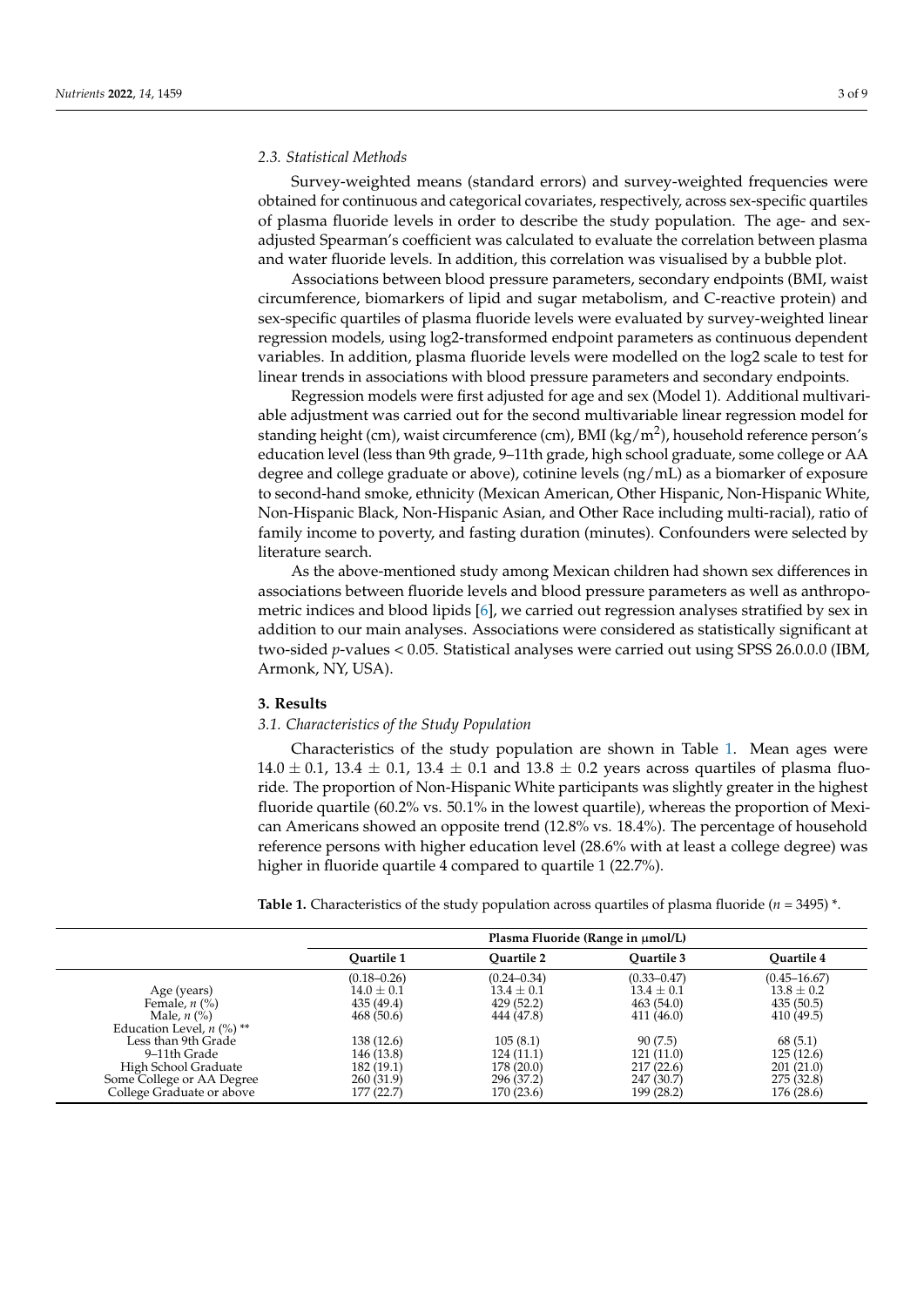|                                   | Plasma Fluoride (Range in $\mu$ mol/L) |                  |                  |                  |  |
|-----------------------------------|----------------------------------------|------------------|------------------|------------------|--|
|                                   | Quartile 1                             | Quartile 2       | Quartile 3       | Quartile 4       |  |
| Ethnicity, $n$ (%)                |                                        |                  |                  |                  |  |
| Mexican American                  | 252 (18.4)                             | 224 (17.8)       | 189 (14.6)       | 163(12.8)        |  |
| Other Hispanic                    | 119(9.5)                               | 115(9.7)         | 109(8.0)         | 66(5.0)          |  |
| Non-Hispanic White                | 212(50.1)                              | 206(49.0)        | 248 (55.6)       | 279 (60.2)       |  |
| Non-Hispanic Black                | 165(11.4)                              | 192 (13.3)       | 217 (13.4)       | 213 (13.0)       |  |
| Non-Hispanic Asian                | 95(5.1)                                | 87(5.4)          | 61(3.4)          | 73 (3.9)         |  |
| Other                             | 60(5.5)                                | 49 (4.9)         | 50(5.1)          | 51(5.1)          |  |
| Ratio of family income to poverty | $2.33 \pm 0.11$                        | $2.48 \pm 0.13$  | $2.50 \pm 0.15$  | $2.45 \pm 0.13$  |  |
| Body Mass Index $(kg/m^2)$        | $23.0 \pm 0.3$                         | $22.4 \pm 0.2$   | $22.9 \pm 0.3$   | $22.9 \pm 0.4$   |  |
| Standing Height (cm)              | $160.8 \pm 0.6$                        | $157.4 \pm 0.8$  | $156.5 \pm 0.6$  | $157.6 \pm 0.8$  |  |
| Fasting duration (minutes)        | $399.2 \pm 13.9$                       | $416.0 \pm 19.4$ | $386.4 \pm 13.1$ | $362.1 \pm 13.8$ |  |
| Fluoride, Water (mg/L)            | $0.30 \pm 0.03$                        | $0.46 \pm 0.04$  | $0.55 \pm 0.03$  | $0.67 \pm 0.04$  |  |
| Fluoride, Plasma $(\mu mol/L)$    | $0.19 \pm 0.001$                       | $0.29 \pm 0.001$ | $0.39 \pm 0.001$ | $0.70 \pm 0.02$  |  |
| Cotinine, serum (ng/mL)           | $4.5 \pm 1.0$                          | $3.8 \pm 0.8$    | $8.8 \pm 2.6$    | $12.7 \pm 2.5$   |  |
| Systolic Blood Pressure (mm/Hg)   | $107.4 \pm 0.5$                        | $106.5 \pm 0.5$  | $106.6 \pm 0.5$  | $106.5 \pm 0.6$  |  |
| Diastolic Blood Pressure (mm/Hg)  | $58.4 \pm 0.7$                         | $57.2 \pm 0.5$   | $57.1 \pm 0.7$   | $57.6 \pm 0.9$   |  |
| Glucose $(mg/dL)$                 | $89.5 \pm 1.3$                         | $89.2 \pm 0.7$   | $90.1 \pm 0.9$   | $89.5 \pm 0.6$   |  |
| HbA1c $(\%)$                      | $5.3 \pm 0.19$                         | $5.2 \pm 0.21$   | $5.2 \pm 0.02$   | $5.2 \pm 0.02$   |  |
| Insulin $(uU/mL)$                 | $14.3 \pm 1.3$                         | $12.9 \pm 1.0$   | $14.1 \pm 1.0$   | $13.5 \pm 0.8$   |  |
| Triglycerides (mg/dL)             | $94.2 \pm 3.1$                         | $95.9 \pm 3.6$   | $105.6 \pm 5.5$  | $102.7 \pm 4.3$  |  |
| $HDL-Cholesterol$ (mg/dL)         | $53.1 \pm 0.9$                         | $54.5 \pm 0.6$   | $52.9 \pm 0.6$   | $52.1 \pm 0.7$   |  |
| Total Cholesterol (mg/dL)         | $155.1 \pm 1.4$                        | $156.8 \pm 1.0$  | $156.2 \pm 1.5$  | $154.5 \pm 1.1$  |  |
| Non-HDL Cholesterol (mg/dL)       | $102.0 \pm 1.5$                        | $102.4 \pm 1.0$  | $103.3 \pm 1.4$  | $102.3 \pm 1.3$  |  |
| C-Reactive Protein $(mg/L)$       | $1.63 \pm 0.23$                        | $1.55 \pm 0.18$  | $1.58 \pm 0.14$  | $1.55 \pm 0.27$  |  |

Frequencies for categorical variables and mean values  $\pm$  standard errors (SE) for continuous variables (surveyweighted). \* Sample sizes smaller for the following biomarkers: blood lipids: *n* = 3443; glucose and insulin:

 $n = 2173$ ; HbA1c:  $n = 2212$ ; and C-reactive protein:  $n = 1823$ . \*\* of household reference person.

While most other characteristics showed similar proportions and mean values across quartiles of plasma fluoride, there were tendencies for higher triglyceride (Q4:  $102.7 \pm 4.3$  vs. Q1:  $94.2 \pm 3.1$  mg/dL), water fluoride (Q4:  $0.67 \pm 0.04$  vs. Q1:  $0.30 \pm 0.03$  mg/L) and cotinine levels (Q4: 12.7  $\pm$  2.5 vs. Q1: 4.5  $\pm$  1.0 ng/L) with higher fluoride levels. Fasting duration was slightly shorter in the highest compared to the lowest quartile (Q4:  $362.1 \pm 13.8$  min vs. Q1: 399.2  $\pm$  13.9). There was a statistically significant positive correlation between water fluoride content and plasma fluoride concentrations (Spearman's r = 0.41, *p* < 0.01, also visualised in Figure [A1\)](#page-6-0).

## *3.2. Associations between Fluoride Status and Cardio-Metabolic Biomarkers*

Adjusted mean values of blood pressure across quartiles of plasma fluoride are shown in Table [2.](#page-3-0) There were no statistically significant associations between fluoride levels and systolic or diastolic blood pressure, neither in the age- and sex-adjusted regression model nor in the multivariable-adjusted one.

<span id="page-3-0"></span>**Table 2.** Adjusted mean levels of blood pressure and metabolic biomarkers across sex-specific quartiles of plasma fluoride (*n* = 3495).

|                                  | Ouartile 1    | Ouartile 2    | Ouartile 3    | Ouartile 4    | $p_{trend}$ |
|----------------------------------|---------------|---------------|---------------|---------------|-------------|
| Regression Model 1               |               |               |               |               |             |
| Systolic Blood Pressure (mm/Hg)  | $106.6 + 0.4$ | $106.3 + 0.5$ | $106.3 + 0.4$ | $105.9 + 0.6$ | 0.43        |
| Diastolic Blood Pressure (mm/Hg) | $57.6 + 0.6$  | $57.0 + 0.5$  | $57.1 + 0.6$  | $57.0 + 0.9$  | 0.55        |
| Regression Model 2               |               |               |               |               |             |
| Systolic Blood Pressure (mm/Hg)  | $106.8 + 0.4$ | $106.6 + 0.4$ | $106.4 + 0.4$ | $106.1 + 0.6$ | 0.41        |
| Diastolic Blood Pressure (mm/Hg) | $57.1 + 0.7$  | $56.8 + 0.5$  | $56.8 + 0.65$ | $56.7 + 0.9$  | 0.60        |

Mean values and standard errors obtained from survey-weighted multivariable linear regression models by the least squares means method; Model 1 adjusted for age and sex; Model 2 further adjusted for serum cotinine levels, BMI, waist circumference, height, education level of the household's reference person, race/ethnicity, poverty-to-income ratio, and fasting duration; *p* values for linear trend from linear regression models with blood pressure parameters on the log2 scale as the dependent variable and plasma fluoride concentrations on the log2 scale as the independent variable.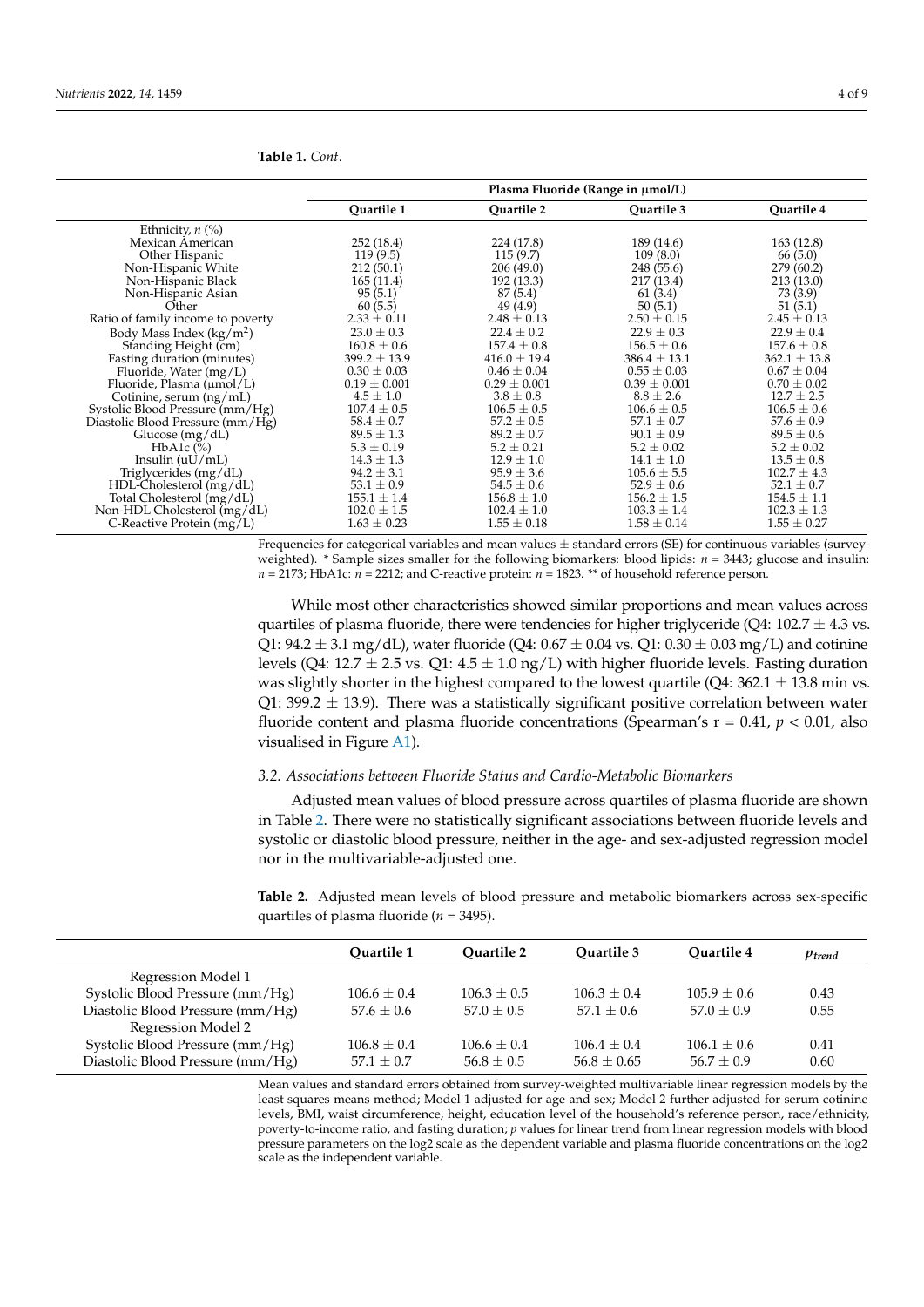Results from regression analyses on fluoride status and further cardiometabolic endpoint parameters are shown in Table [A1.](#page-6-1) With regard to BMI and waist circumference, age- and sex-adjusted regression analyses did not show significant associations. In the multivariable-adjusted model, there were non-significant trends for positive associations with both parameters, with *p*-values for linear trend of 0.06 and 0.07, respectively. The only parameter for which a significant linear association with fluoride was observed in both regression models was HbA1c, with marginally lower values in the highest quartile (5.2% vs. 5.3% in the lowest quartile). Results from ancillary analyses stratified by sex are presented in Table [A2.](#page-7-0) The above-mentioned inverse association between fluoride and HbA1c levels was statistically significant among female participants (p linear trend = 0.007) but not among male participants (p linear trend  $= 0.11$ ). Moreover, there was a borderline significant inverse association between fluoride and HDL–cholesterol levels among female study participants (p linear trend = 0.04), whereas HDL was not associated with fluoride among male participants.

#### **4. Discussion**

In the present study, fluoride exposure objectively measured by plasma fluoride levels was not associated with systolic and diastolic blood pressure in a large study among 8 to 19-year-old children and adolescents from the USA. A statistically significant inverse association was observed between plasma fluoride levels and HbA1c values, although this association was weak in magnitude. Plasma fluoride was not associated with other biomarkers of cardio-metabolic state.

One motivation for the present analyses was a recent study by Liu et al., in which higher plasma fluoride was significantly associated with blood pressure among girls from Mexico City [\[6\]](#page-8-5). The reason for the discrepancy in the results by Liu et al. and those from the present study remain unclear, as average plasma fluoride concentrations in the study from Mexico were at 0.21  $\mu$ mol/L, i.e., lower than in the present one (0.40  $\mu$ mol/L). This difference in plasma fluoride is consistent with the fact that community water fluoridation is not common in Mexico, unlike in the USA, where around 73% of the population consume fluoride-enriched water  $[6,11]$  $[6,11]$ . Additionally, it should be noted that the significant associations in the study by Liu et al. were only evident among girls but not among boys [\[6\]](#page-8-5), while this analysis showed no indication for a sex difference. Thus, further studies are needed to provide more clarity on potential associations between fluoride status and blood pressure among children and adolescents. Among adults, fluoride exposure has been associated with increased blood pressure in fluoride endemic areas [\[5](#page-8-4)[,12\]](#page-8-11), while biomarker studies from other areas are lacking and are needed before conclusions on a potential blood pressure increasing effect of moderate fluoride exposure can be drawn.

Unlike Liu et al., who reported higher glucose and insulin levels among girls with higher plasma fluoride levels [\[6\]](#page-8-5), we did not observe significant associations between fluoride status and these biomarkers. By contrast, there was a moderate inverse association between fluoride and HbA1c among female participants of the present study. We further found an inverse association between plasma fluoride and HDL-cholesterol, while no such association was detected by Liu et al. [\[6\]](#page-8-5). The present study and the study by Liu et al. were consistent in that they showed borderline significant tendencies for positive associations between higher fluoride levels, BMI, and waist circumference, although it should be noted that both studies were cross-sectional. Therefore, reverse causality, i.e., higher fluoride intake via food and water among obese children, cannot be ruled out, and prospective studies are needed to investigate a potential obesogenic effect of fluoride exposure.

While this study indicates that plasma fluoride levels are not related to increased cardio-metabolic risks among children and adolescents, we acknowledge that analyses from the same NHANES dataset suggest associations between fluoride and increased levels of biomarkers of kidney and liver function [\[13\]](#page-8-12) and sex steroid hormones [\[14\]](#page-8-13). Moreover, higher plasma fluoride levels were associated with sleep disturbances in NHANES [\[15\]](#page-8-14), which is in line with findings from a recent cross-sectional study among Canadian adults [\[16\]](#page-8-15).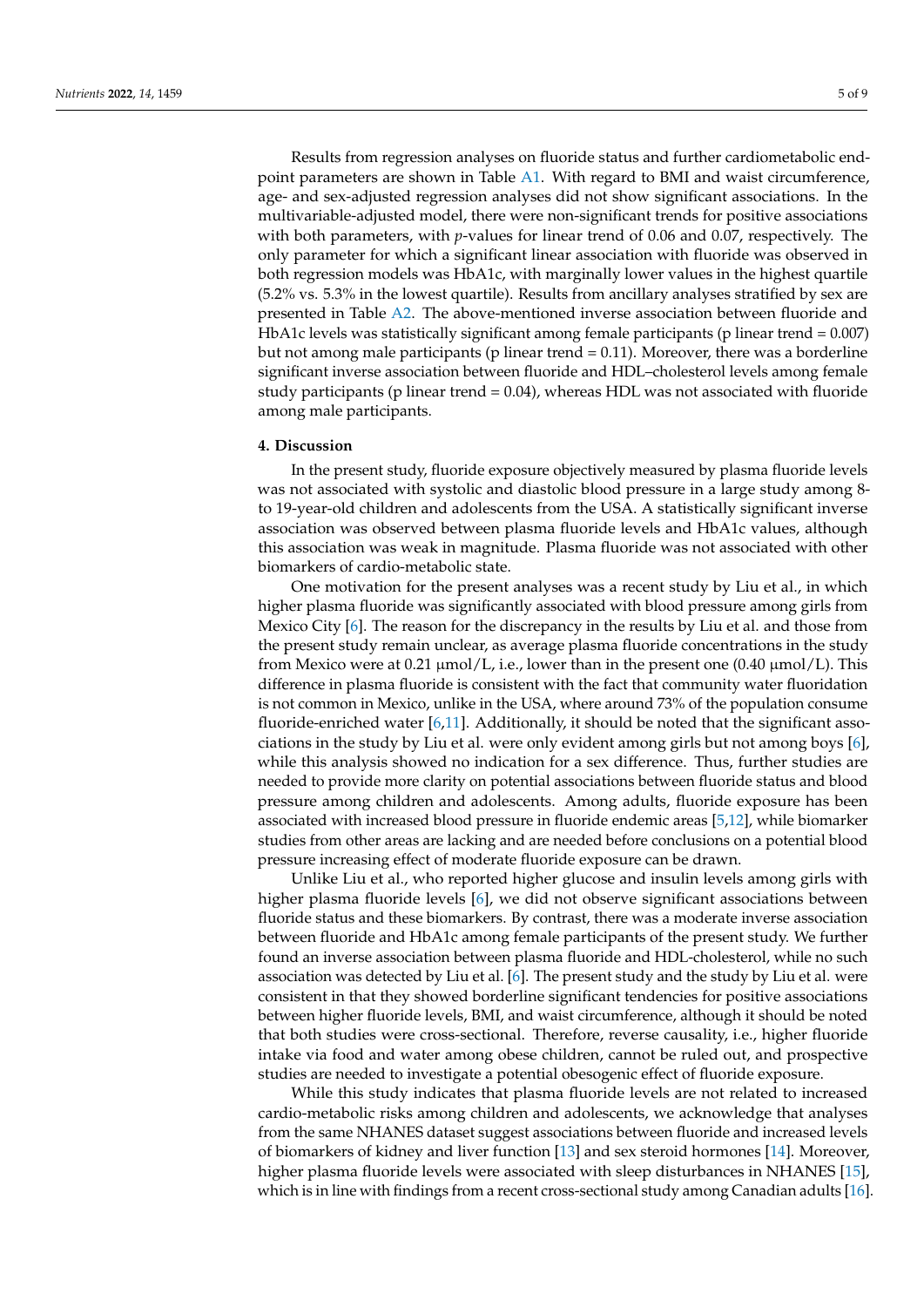Again, prospective studies are needed to better assess temporal relationships between fluoride exposure and these health outcomes, while the mentioned studies do underline the necessity for an integrated risk-benefit assessment of fluoride exposure taking into account a broad range of health indicators. Interestingly, we found a tendency for higher cotinine levels among study participants with higher plasma fluoride, which is in line with previous studies that suggest that tobacco exposure may increase fluoride levels [\[17,](#page-8-16)[18\]](#page-8-17). Thus, accounting for smoking as a potential confounder seems important for future analyses of potential adverse health effects of fluoride.

The following methodological strengths and limitations need to be considered when interpreting the present findings. NHANES is representative for the US general population, and importantly, objective biomarkers of fluoride exposure were measured. The sample size facilitated well-powered statistical analyses, and data on important potential confounders such as smoking exposure were available. However, the cross-sectional design of the study needs to be acknowledged. A potential further limitation of this research project is the focus on two NHANES cycles (2013/2014 and 2015/2016), while biomarker studies from other areas of the world are lacking and needed. Finally, the statistically significant associations between fluoride and HbA1c and HDL should be interpreted with caution, given the moderate differences in mean biomarker concentrations across quartiles of fluoride levels and the high number of statistical tests.

#### **5. Conclusions**

The present study does not point to fluoride-related cardio-metabolic health risks among children and adolescents in non-fluoride endemic regions where moderate community water fluoridation is common. Nevertheless, in view of cross-sectional studies that suggest that a higher fluoride exposure may be related sleep problems and increased levels of biomarkers of kidney and liver function as well steroid hormone metabolism, further and particularly prospective biomarker studies are needed on fluoride in relation to a broader range of health outcomes, not only among children and adolescents but also among adults.

**Author Contributions:** Conceptualization, T.K.; methodology, J.A.B., G.C. and T.K.; validation, S.S.; formal analysis, J.A.B., G.C., S.S. and T.K.; investigation, J.A.B., G.C. and T.K.; writing—original draft preparation, J.A.B., G.C. and T.K.; writing—review and editing, J.A.B., G.C., S.S. and T.K.; supervision, T.K.; project administration, T.K. All authors have read and agreed to the published version of the manuscript.

**Funding:** This research received no external funding.

**Institutional Review Board Statement:** The study was conducted in accordance with the Declaration of Helsinki and approved by the Institutional Review Board (or Ethics Committee) of the National Center of Health Statistics, USA (continuation of protocol #2005-06).

**Informed Consent Statement:** Informed consent was obtained from all subjects involved in the study.

**Data Availability Statement:** Data of the National Health and Nutrition Examination Survey including those used for the present study can be downloaded on the homepage of the Centers of Disease Control and Prevention [\(https://wwwn.cdc.gov/nchs/nhanes/Default.aspx,](https://wwwn.cdc.gov/nchs/nhanes/Default.aspx) accessed on 1 December 2020).

**Acknowledgments:** The present analyses were carried out as part of a BSc module at the School of Biological Sciences, Belfast, UK. The authors thank the study participants, the organisers and the funders of the NHANES.

**Conflicts of Interest:** The authors declare no conflict of interest.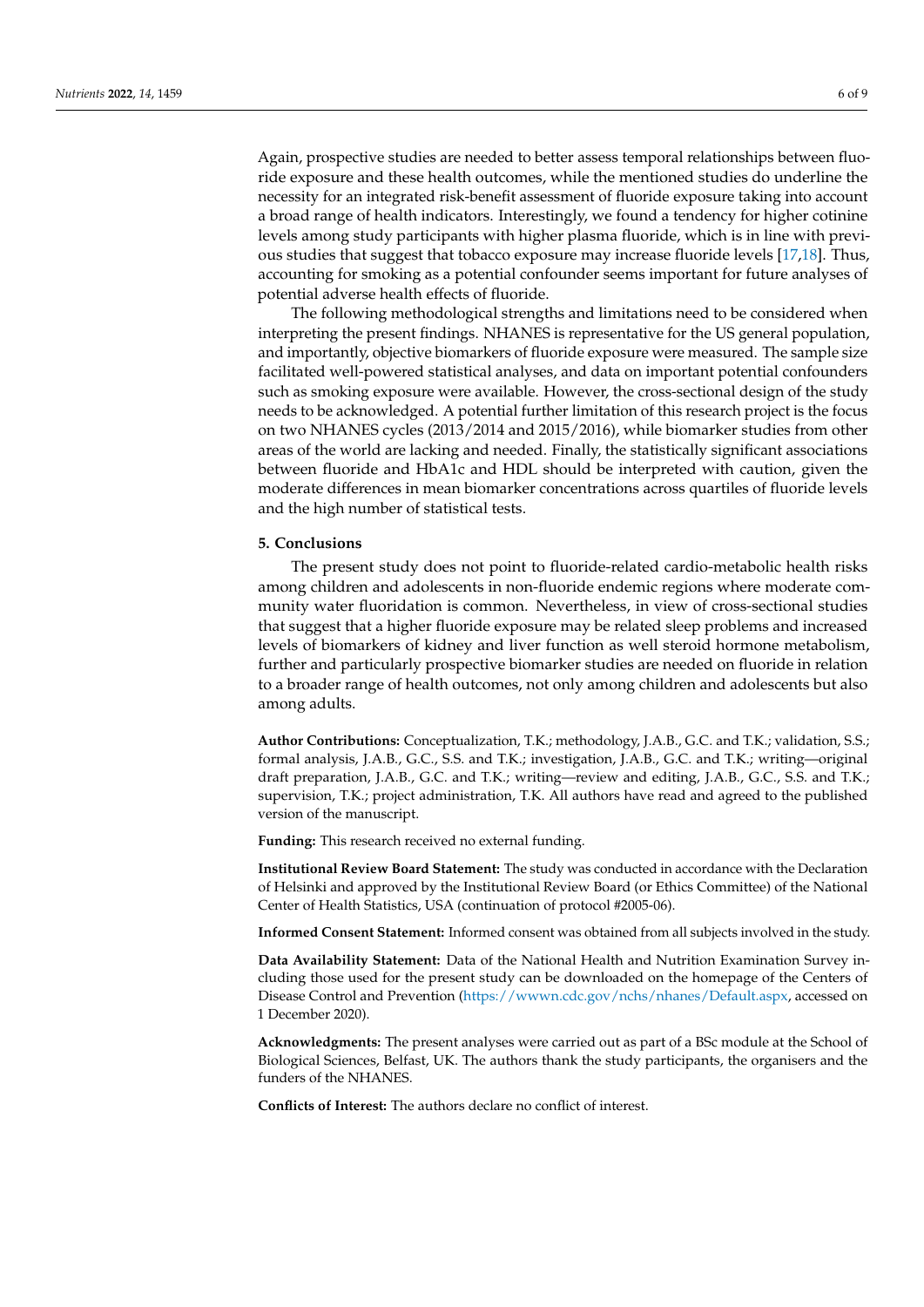

**Figure A1.** Survey-weighted bubble plot depicting the association between plasma and water **Figure A1.** Survey-weighted bubble plot depicting the association between plasma and water fluoride. The size of the bubbles reflects the sum of the weights, with an accumulation at plasma fluoride levels of 0.18 umol/L (limit of detection at 0.25 umol/L divided by the square root of 2); the trend lines were obtained by non-parametric quantile regression placing nine knots equally across the distribution.

<span id="page-6-1"></span>**Table A1.** Adjusted mean levels of anthropometric factors and metabolic biomarkers across sexspecific quartiles of plasma fluoride ( $n = 3495$ )  $*$ .

|                             | Ouartile 1     | <b>Ouartile 2</b> | Ouartile 3     | Ouartile 4    | $p_{trend}$ |
|-----------------------------|----------------|-------------------|----------------|---------------|-------------|
| Regression Model 1          |                |                   |                |               |             |
| Body mass index $(kg/m2)$   | $22.4 \pm 0.3$ | $22.3 \pm 0.3$    | $22.8 \pm 0.3$ | $22.5 + 0.3$  | 0.53        |
| Waist circumference (cm)    | $77.6 + 0.8$   | $76.8 + 0.7$      | $78.1 + 0.7$   | $77.4 + 0.8$  | 0.86        |
| Triglycerides (mg/dL)       | $92.0 \pm 3.4$ | $93.6 + 4.1$      | $102.8 + 5.9$  | $100.3 + 5.2$ | 0.10        |
| Total Cholesterol (mg/dL)   | $155.1 + 1.4$  | $156.9 + 1.0$     | $156.4 + 1.5$  | $154.5 + 1.2$ | 0.63        |
| HDL-Cholesterol (mg/dL)     | $53.6 \pm 0.8$ | $54.6 + 0.6$      | $53.0 + 0.6$   | $52.5 + 0.69$ | 0.21        |
| Non-HDL-Cholesterol (mg/dL) | $101.6 + 1.5$  | $102.3 + 1.0$     | $103.4 + 1.40$ | $102.1 + 1.3$ | 0.76        |
| HbA1c $(\%)$                | $5.3 \pm 0.02$ | $5.2 + 0.02$      | $5.3 + 0.02$   | $5.2 + 0.02$  | 0.002       |
| Glucose $(mg/dL)$           | $91.2 + 1.5$   | $90.8 + 0.7$      | $91.8 + 1.0$   | $91.6 + 0.7$  | 0.17        |
| Insulin $(uU/mL)$           | $14.9 \pm 1.6$ | $13.4 + 1.1$      | $14.6 + 1.1$   | $14.1 + 1.0$  | 0.76        |
| C-Reactive Protein $(mg/L)$ | $1.56 + 0.22$  | $1.54 \pm 0.18$   | $1.56 + 0.14$  | $1.54 + 0.26$ | 0.31        |
| Regression Model 2          |                |                   |                |               |             |

<span id="page-6-0"></span>**Appendix A Appendix A**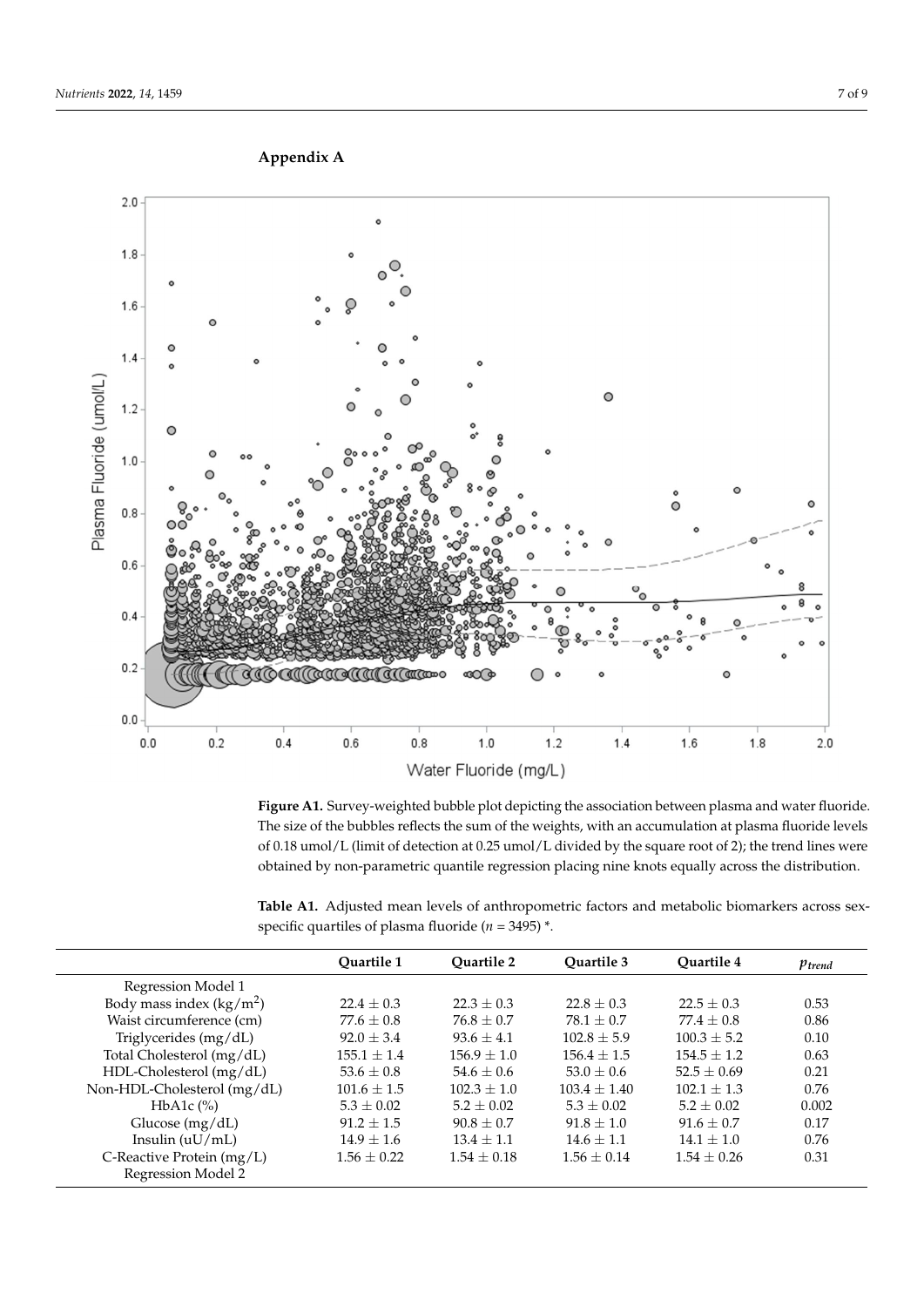|                             | Ouartile 1      | <b>Ouartile 2</b> | Ouartile 3      | <b>Ouartile 4</b> | $p_{trend}$ |
|-----------------------------|-----------------|-------------------|-----------------|-------------------|-------------|
| Body mass index $(kg/m^2)$  | $22.4 \pm 0.3$  | $22.5 \pm 0.3$    | $23.2 + 0.3$    | $23.0 + 0.3$      | 0.06        |
| Waist circumference (cm)    | $76.8 \pm 0.7$  | $76.9 \pm 0.8$    | $78.9 + 0.7$    | $78.4 \pm 0.9$    | 0.07        |
| Triglycerides (mg/dL)       | $93.8 \pm 3.5$  | $97.2 \pm 3.5$    | $104.0 \pm 4.1$ | $98.9 \pm 4.0$    | 0.38        |
| Total Cholesterol (mg/dL)   | $156.8 \pm 1.5$ | $158.1 \pm 1.2$   | $156.9 \pm 1.6$ | $154.7 \pm 0.9$   | 0.19        |
| $HDL$ -Cholesterol (mg/dL)  | $53.7 \pm 0.6$  | $54.3 \pm 0.6$    | $53.3 \pm 0.4$  | $52.7 + 0.6$      | 0.21        |
| Non-HDL-Cholesterol (mg/dL) | $103.1 \pm 1.7$ | $103.9 \pm 1.4$   | $103.6 \pm 1.5$ | $102.1 \pm 1.1$   | 0.57        |
| HbA1c $(\%)$                | $5.3 \pm 0.02$  | $5.3 \pm 0.03$    | $5.3 \pm 0.02$  | $5.2 \pm 0.03$    | 0.011       |
| Glucose $(mg/dL)$           | $92.2 \pm 1.3$  | $91.6 + 0.9$      | $92.2 \pm 1.0$  | $92.1 + 0.7$      | 0.42        |
| Insulin $(uU/mL)$           | $18.6 \pm 1.5$  | $17.7 + 1.2$      | $17.7 + 1.2$    | $17.4 + 1.1$      | 0.45        |
| C-Reactive Protein (mg/L)   | $1.67 + 0.22$   | $1.59 + 0.15$     | $1.56 + 0.19$   | $1.64 + 0.23$     | 0.72        |

**Table A1.** *Cont*.

Mean values and standard errors obtained from survey-weighted multivariable linear regression models by the least squares means method; Model 1 adjusted for age and sex; Model 2 further adjusted for serum cotinine levels, BMI, waist circumference, height, education level of the household's reference person, race/ethnicity, poverty-to-income ratio and fasting duration; analyses of BMI are not adjusted for waist circumference, and analyses of waist circumference are not adjusted for BMI; *p* values for linear trend are from linear regression models, with anthropometric factors or biomarker levels on the log2 scale as the dependent variable and plasma fluoride concentrations on the log2 scale as the independent variable; and \* sample sizes smaller for the following biomarkers: blood lipids: *n* = 3443; glucose and insulin: *n* = 2173; HbA1c: *n* = 2212; and C-reactive protein:  $n = 1823$ .

<span id="page-7-0"></span>**Table A2.** Adjusted mean levels of blood pressure and metabolic biomarkers across sex-specific quartiles of plasma fluoride among girls (*n* = 1733) and boys (*n* = 1762).

|                                 | Ouartile 1      | Quartile 2      | Quartile 3      | Ouartile 4      | Ptrend |
|---------------------------------|-----------------|-----------------|-----------------|-----------------|--------|
| Girls                           |                 |                 |                 |                 |        |
| Systolic Blood Pressure (mm/Hg) | $105.5 \pm 0.4$ | $104.5 \pm 0.5$ | $104.5 \pm 0.6$ | $104.0 \pm 0.7$ | 0.21   |
| Diastol. Blood Pressure (mm/Hg) | $58.3 \pm 0.8$  | $57.7 \pm 0.6$  | $58.1 \pm 0.9$  | $57.1 \pm 1.1$  | 0.43   |
| Triglycerides (mg/dL)           | $86.4 \pm 5.5$  | $90.5 \pm 5.8$  | $108.1 \pm 6.5$ | $89.5 \pm 6.0$  | 0.11   |
| Total Cholesterol (mg/dL)       | $157.4 \pm 1.3$ | $159.8 \pm 1.4$ | $160.0 \pm 2.2$ | $155.7 \pm 1.9$ | 0.45   |
| HDL-Cholesterol (mg/dL)         | $54.9 \pm 0.8$  | $55.3 \pm 0.8$  | $52.9 \pm 0.7$  | $53.3 \pm 0.6$  | 0.043  |
| Non-HDL-Cholesterol (mg/dL)     | $102.5 \pm 1.1$ | $104.5 \pm 1.4$ | $107.1 \pm 2.1$ | $102.3 \pm 1.8$ | 0.98   |
| Glycohemoglobin (%)             | $5.3 \pm 0.03$  | $5.2 \pm 0.04$  | $5.3 \pm 0.04$  | $5.2 \pm 0.03$  | 0.0069 |
| Glucose (mg/dL)                 | $88.8 \pm 1.0$  | $90.9 \pm 1.6$  | $91.0 \pm 1.8$  | $90.7 \pm 1.0$  | 0.23   |
| Insulin $(uU/mL)$               | $20.6 \pm 2.6$  | $19.6 \pm 2.1$  | $18.6 \pm 1.8$  | $18.8 \pm 1.6$  | 0.54   |
| C-Reactive Protein (mg/L)       | $1.62 \pm 0.19$ | $1.60 \pm 0.22$ | $1.38 \pm 0.36$ | $1.44 \pm 0.25$ | 0.36   |
| <b>Boys</b>                     |                 |                 |                 |                 |        |
| Systolic Blood Pressure (mm/Hg) | $108.0 \pm 0.6$ | $108.6 \pm 0.4$ | $108.2 \pm 0.5$ | $108.4 \pm 0.8$ | 0.93   |
| Diastol. Blood Pressure (mm/Hg) | $58.8 \pm 0.9$  | $55.7 \pm 0.7$  | $55.5 \pm 0.8$  | $56.1 \pm 1.2$  | 0.99   |
| Triglycerides (mg/dL)           | $101.9 \pm 5.3$ | $103.5 \pm 4.8$ | $102.0 \pm 5.2$ | $109.1 \pm 5.1$ | 0.80   |
| Total Cholesterol (mg/dL)       | $156.1 \pm 2.5$ | $156.6 \pm 1.9$ | $154.1 \pm 1.6$ | $153.4 \pm 1.2$ | 0.31   |
| HDL-Cholesterol (mg/dL)         | $52.5 \pm 0.7$  | $53.4 \pm 0.7$  | $53.4 \pm 0.7$  | $51.7 \pm 0.9$  | 0.58   |
| Non-HDL-Cholesterol (mg/dL)     | $103.6 \pm 2.7$ | $103.2 \pm 2.0$ | $100.7 \pm 1.4$ | $101.7 \pm 1.6$ | 0.55   |
| Glycohemoglobin (%)             | $5.3 \pm 0.03$  | $5.3 \pm 0.03$  | $5.3 \pm 0.03$  | $5.2 \pm 0.04$  | 0.11   |
| Glucose $(mg/dL)$               | $94.9 \pm 2.4$  | $92.4 \pm 1.1$  | $92.9 \pm 1.1$  | $93.3 \pm 1.1$  | 0.79   |
| Insulin $(uU/mL)$               | $16.7 \pm 2.1$  | $16.2 \pm 1.45$ | $16.5 \pm 1.8$  | $16.0 \pm 1.3$  | 0.92   |
| C-Reactive Protein (mg/L)       | $1.72 \pm 0.36$ | $1.66 \pm 0.23$ | $1.73 \pm 0.26$ | $1.90 \pm 0.32$ | 0.98   |

Mean values and standard errors obtained from survey-weighted multivariable linear regression models by the least squares means method; adjusted for age, serum cotinine levels, BMI, waist circumference, height, income-topoverty ratio, education level of the household's reference person, race/ethnicity, and fasting duration; *p* values for linear trend from linear regression models with blood pressure or biomarker levels on the log2 scale as the dependent variable and plasma fluoride concentrations on the log2 scale as the independent variable.